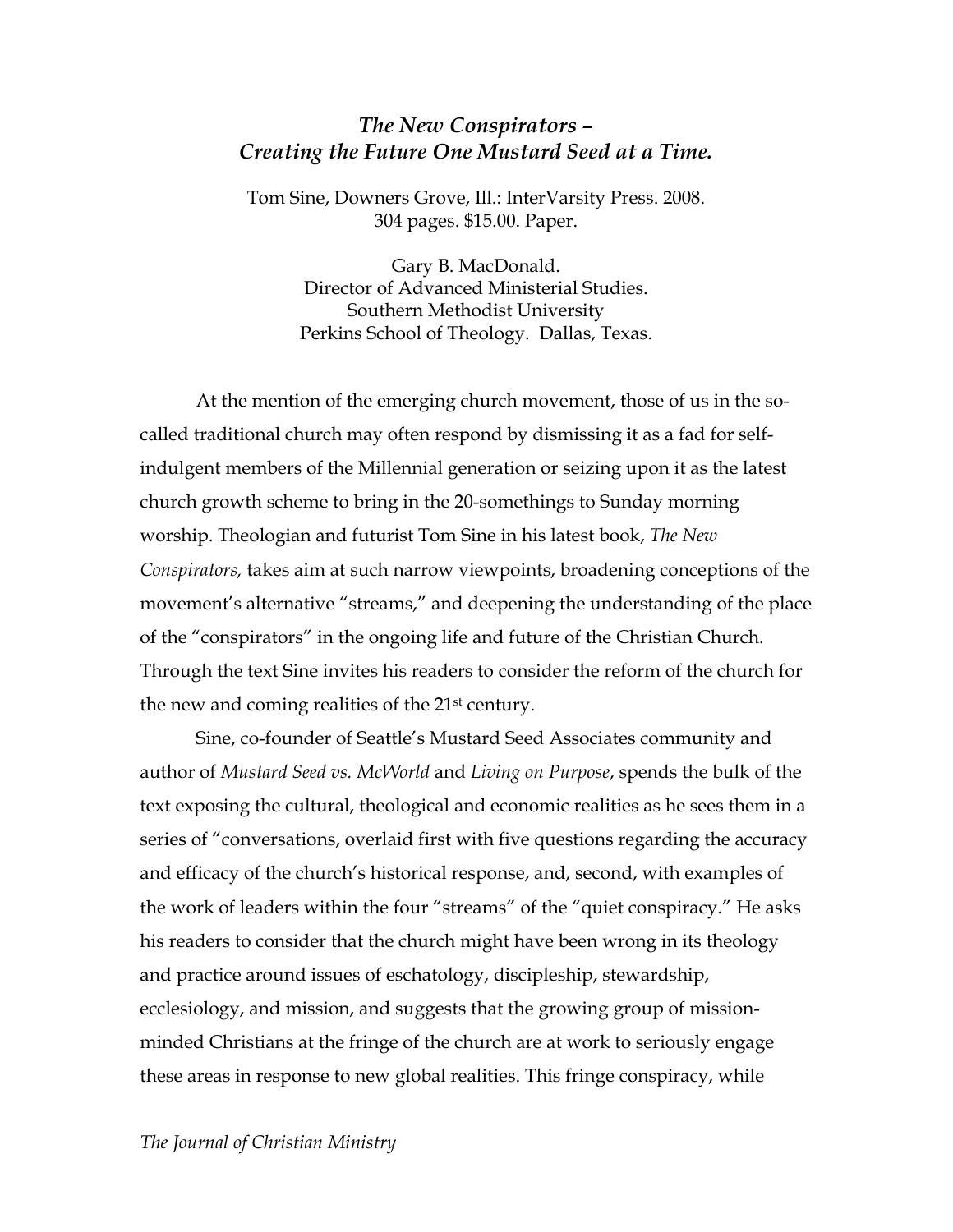popularly labeled as "the emerging church," is not so easily compartmentalized. In Sine's analysis, it comprises four distinct but cooperative streams – emerging, missional, mosaic (or multicultural) and monastic - that are working to build postmodern Christian communities around a Gospel narrative liberated from Constantinian and Enlightenment shackles.

This narrative includes an expanded vision of the realm of God, asking readers to reconsider the ethical question of what constitutes the good life as shaped by the Gospel over against that defined by the "global mall." This culture of multinational corporations and western consumerist machinery is the new empire to which traditional Christianity has surrendered and against which the conspirators attempt to resist. Like empires of the past, this imperial mall demands allegiance, presenting a secular eschatology that the church has all too willingly accepted and, at times, even dressed up as its own. Sine writes, "A central characteristic of every empire, from the military empire of Rome to the cyber-empire of the global marketplace, is the need to fashion 'powerful myths' about the nature of reality and human destiny. … To counter the imperial colonization of our imaginations, we need poets, prophets and artists to help us create subversive imagery that challenges the reigning reality" (91).

Sine points out that in his 1981 work, *The Mustard Seed Conspiracy*, he predicted the increasing influence of the political and religious right in the United States, as well as a widening gap between the wealthy and poor. In *The New Conspirators* Sine adds warnings of the continuing decline and death for the historic Protestant denominations in the United States, Britain, Australia and New Zealand, as mission giving plummets and institutional structures become increasingly irrelevant to new generations. Sine, who sees himself as a member of the "traditional" church, does not see its death as inevitable, but change is necessary. Church leaders must reimagine and reinvent what it means to be church, reaching out to those who identify as "spiritual" but not "religious," reorganizing top-heavy and hierarchical corporate-style polity, and imagining "new forms of discipleship, church and mission that more authentically reflect

2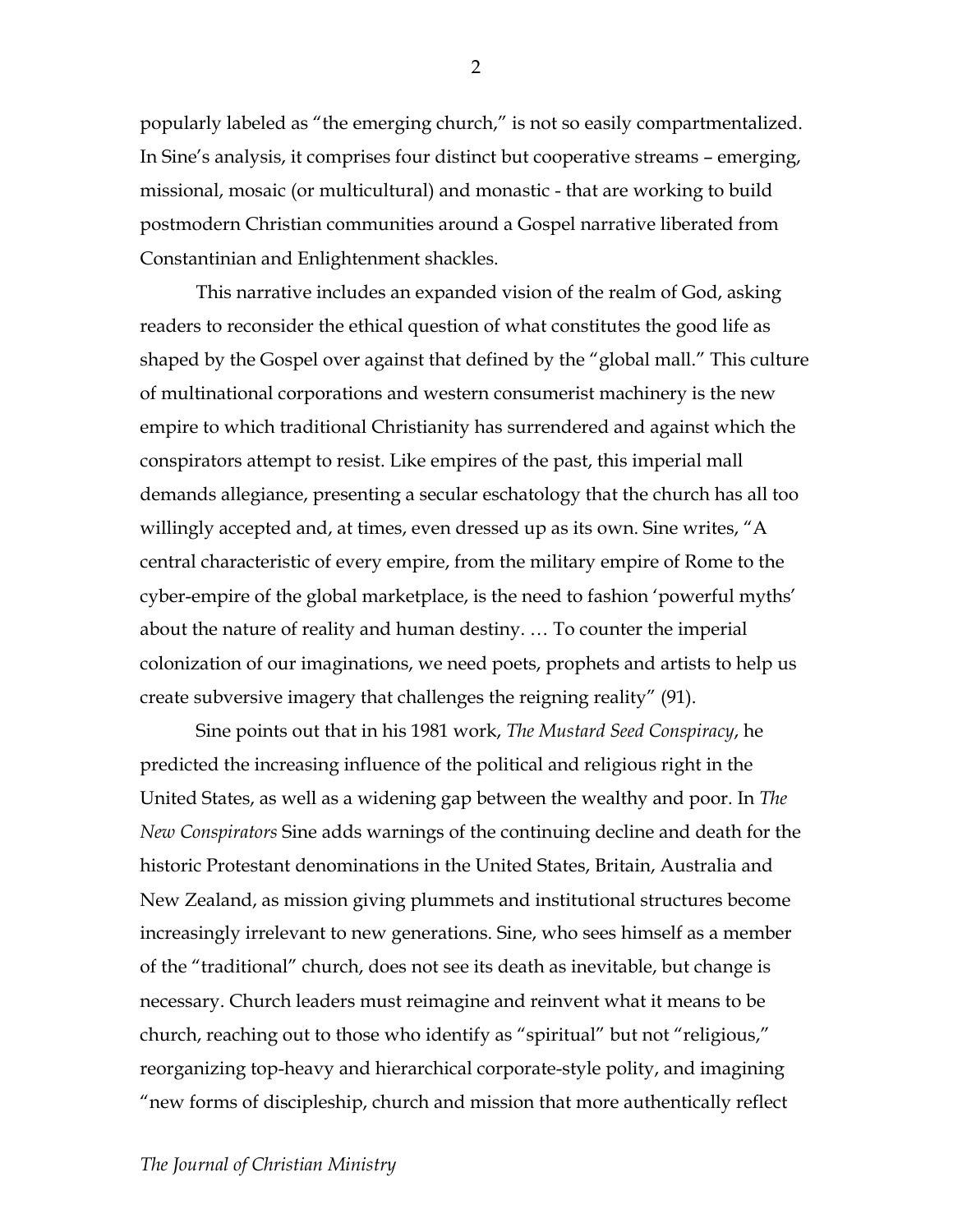the biblical faith that we claim and that place God's mission purposes at the center of our lives and congregations" (208). The mainstream church must embrace "the new generation of conspirators," not as the latest church growth scheme, but as a response to God's call to be compassionate to a suffering and needy world.

Sine spreads throughout the text examples of creative efforts from the "conspirators," as well as from the more traditional church, that demonstrate the early church authenticity he envisions, although one could certainly take issue with the biblical and theological implications upon which he draws. In highlighting these church innovators, Sine delineates between the more "pragmatic" efforts that he generally observes in established churches in general and megachurches in particular and the "embodied" intimate neighborhoodand community-based ministries that he highlights as the future of the church. Once such church featured is Minneapolis' multicultural and inner-city Sanctuary community, begun by pastor and author Efrem Smith. Along with its worship gathering in a neighborhood middle school, Sanctuary has established a community development corporation using space rented in a drug and alcohol rehabilitation center. The corporation provides mentoring, tutoring and employment assistance to church and community members, part of a church budget that allocates 50 percent of its funds for external service.

For those unfamiliar with or suspicious of this reforming movement, *The New Conspirators* is a helpful entry into the discussion. Sine's continuing effort to observe, chronicle and engage these church movements through his work in Seattle, his extensive travel and his even more extensive web-based networking provides for church leaders a helpful portrait of what the larger emerging church is, as well as a cogent diagnosis of what the established church has and has not been that has made the movement possible and necessary. Writing for a popular audience, Sine provides questions at the end of each section to provide thoughtful conversation starters for pastors and laypersons. He also includes an index of organizations involved in various ministries, complete with current

3

## *The Journal of Christian Ministry*